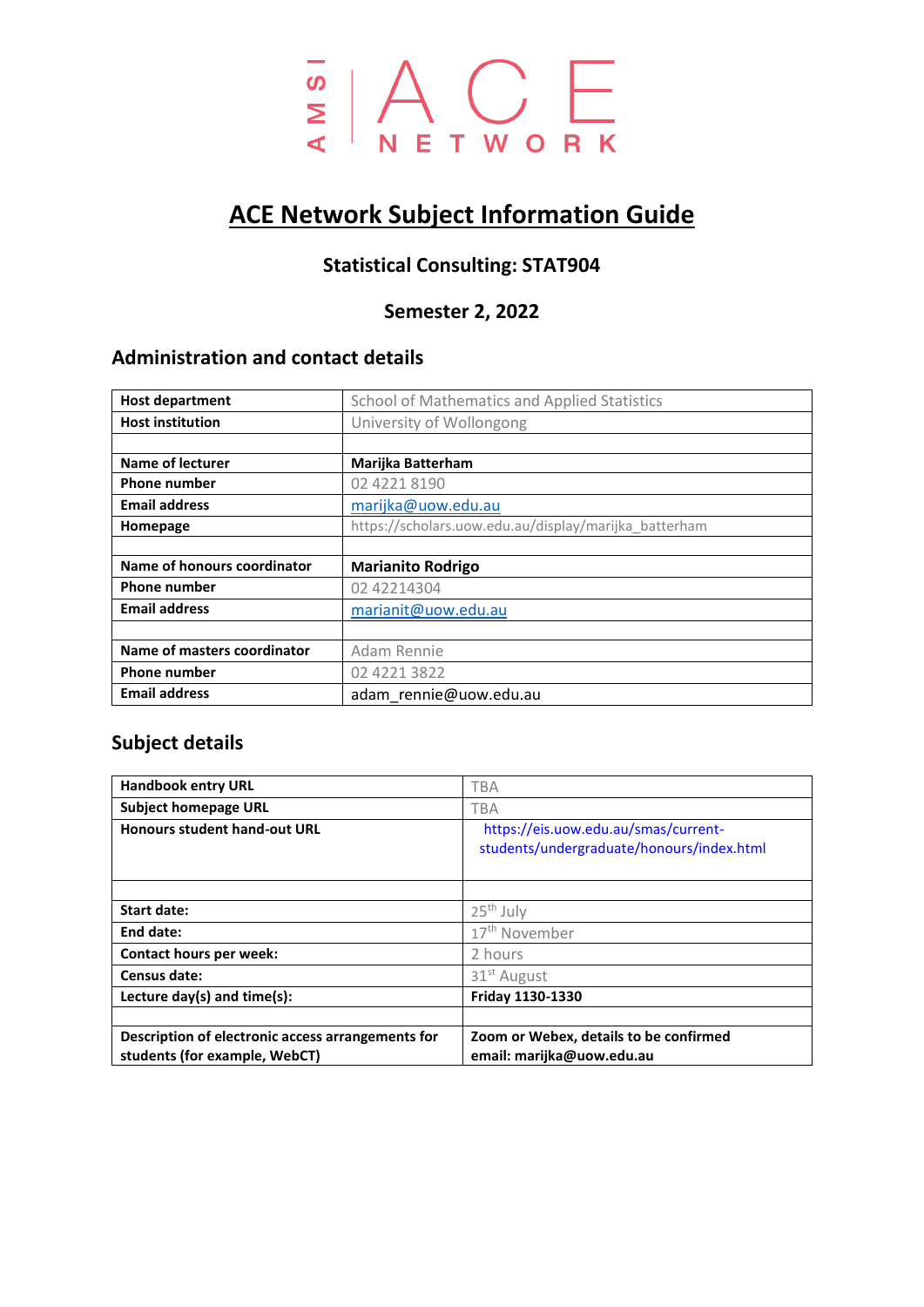### **Subject content**

#### **1. Subject content description**

In this subject we consider the issues associated with the role of statistical consultant and client. Topics include: communication skills, choosing analysis techniques, developing appropriate study designs, questionnaire development, researching the unknown, sample size, initial interviews, follow-up interviews, analysing data, reporting, and time and project management.

#### **2. Week-by-week topic overview**

Topics to be confirmed subject to availability of guest lecturers. Guest lecturers include Statisticians consulting in Industry and Academia. Aspects of statistical consulting, assessing quantitative research, report writing. Approaching data analysis Introduction to statistical design Consulting in an academic environment Biostatistical consulting Survey design, design of experiments Big data, handling missing data, randomised controlled trials Data governance Consulting in Industry The final week of term will be student presentations Lectures and classes will be conducted using Zoom or Webex and may be a mixture of live and recorded material. Make sure that you have emailed Prof Batterham with your details to

### **3. Assumed prerequisite knowledge and capabilities**

ensure that you are included in the relevant Zoom/Webex invitation

IMPORTANT: to enrol, you will be required to provide evidence of previous statistics learning!

Major in undergraduate statistics, including common statistical methods such as ANOVA, linear and logistic regression, t- tests, chi-squared tests. Ability to use a common statistical analysis package such as SPSS, SAS, STATA or R.

### **4. Learning outcomes and objectives**

After successful completion of this subject, students should be able to perform the following tasks; (i) Identify and deal with ethical issues arising through the consulting relationship

(ii) Conduct an initial interview as a statistical consultant, eliciting the problem and directing appropriate follow-up.

(iii) Appraise statistical consulting sessions conducted by others.

(iv) Analyse and report to a client in a timely and effective manner.

(v) Research topics previously unknown to them.

(vi) Identify relevant analysis and design approaches in practical situations.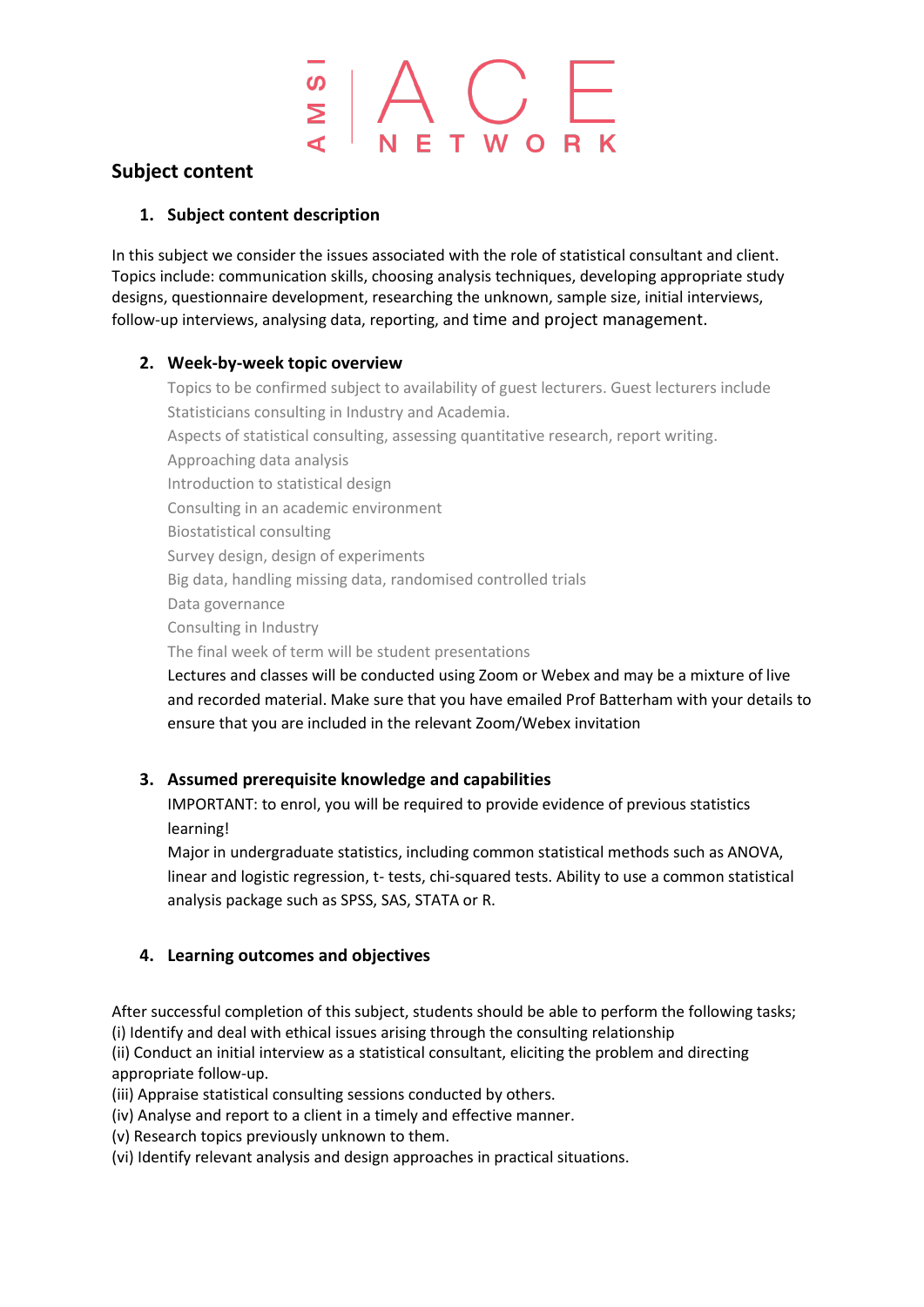# $\begin{array}{c}\n\overline{\circ} \\
\overline{\circ} \\
\overline{\circ} \\
\end{array}$

#### **AQF specific Program Learning Outcomes and Learning Outcome Descriptors (if available):**

| <b>AQF Program Learning Outcomes addressed in</b><br>this subject | <b>Associated AQF Learning Outcome Descriptors</b><br>for this subject |  |
|-------------------------------------------------------------------|------------------------------------------------------------------------|--|
| Efficiently conduct a consulting session with<br>a client         | K1, S5, A1                                                             |  |
| Find information on statistical methodology                       | S5, A2                                                                 |  |
| using the resources of the Library and the                        |                                                                        |  |
| World Wide Web                                                    |                                                                        |  |
| Explain the important principles behind designing                 | S5.A2                                                                  |  |
| and conducting an experiment, sample survey or                    |                                                                        |  |
| statistical study                                                 |                                                                        |  |
| Determine appropriate statistical procedures to                   | S5, A2                                                                 |  |
| use on a wide variety of data sets                                |                                                                        |  |
| Apply and interpret procedures from a                             | S5, A2, K2                                                             |  |
| statistical package                                               |                                                                        |  |

| Knowledge                                                                                     |
|-----------------------------------------------------------------------------------------------|
| K1: coherent and advanced knowledge of the underlying principles and concepts in one or       |
| more disciplines                                                                              |
| K2: knowledge of research principles and methods                                              |
| <b>Skills</b>                                                                                 |
| S1: cognitive skills to review, analyse, consolidate and synthesise knowledge to identify and |
| provide solutions to complex problem with intellectual independence                           |
| S2: cognitive and technical skills to demonstrate a broad understanding of a body of          |
| knowledge and theoretical concepts with advanced understanding in some areas                  |
| S3: cognitive skills to exercise critical thinking and judgement in developing new            |
| understanding                                                                                 |
| S4: technical skills to design and use in a research project                                  |
| S5: communication skills to present clear and coherent exposition of knowledge and ideas to   |
| a variety of audiences                                                                        |
| <b>Application of Knowledge and Skills</b>                                                    |
| A1: with initiative and judgement in professional practice and/or scholarship                 |
| A2: to adapt knowledge and skills in diverse contexts                                         |
| A3: with responsibility and accountability for own learning and practice and in collaboration |
| with others within broad parameters                                                           |
| A4: to plan and execute project work and/or a piece of research and scholarship with some     |
| independence                                                                                  |

- Text/printed notes
- Students are not required to purchase reference books. Rather they will be expected to conduct literature reviews to identify current resources and issues in consulting using the Library catalogue and databases. Various notes and background reading materials will be made available to students on the UOW eLearning Space.
- Software (local access)